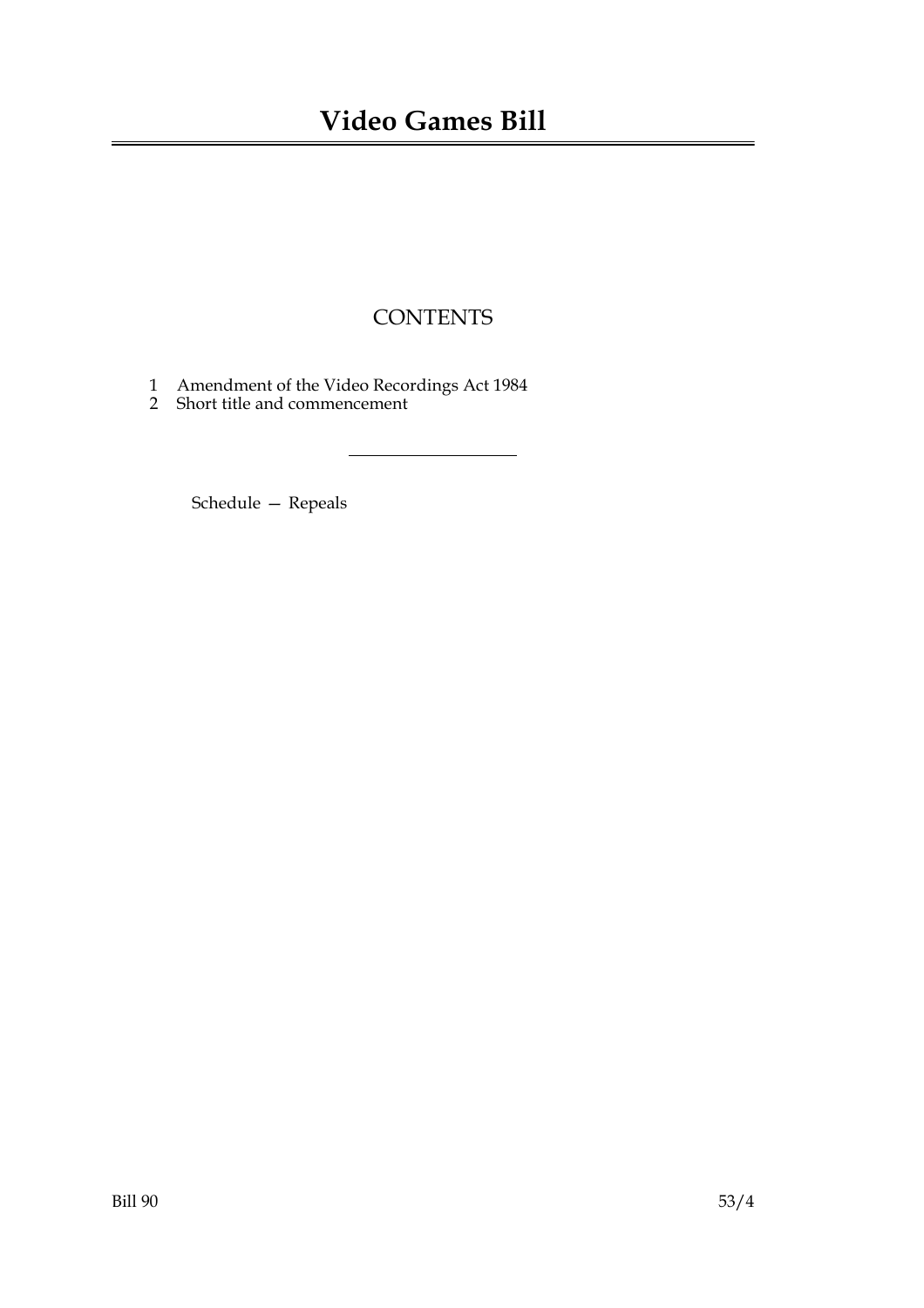## A **BILL** TO

Amend the Video Recordings Act 1984 to extend certain provisions of that Act to video games and to make provision about the labelling of video games.

E IT ENACTED by the Queen's most Excellent Majesty, by and with the advice and consent of the Lords Spiritual and Temporal, and Commons, in this present **B** E IT ENACTED by the Queen's most Excellent Majesty, by and with consent of the Lords Spiritual and Temporal, and Commons, Parliament assembled, and by the authority of the same, as follows:

#### **1 Amendment of the Video Recordings Act 1984**

- (1) The Video Recordings Act 1984 (c. 39) is amended as follows.
- (2) In section 2 (exempted works), subsection  $(1)(c)$  shall cease to have effect.
- (3) In section 8 (requirements as to labelling, etc.), after subsection (2), insert—
	- "(2A) Regulations under this section shall, in particular, make provision  $-$ 
		- (a) about the size of a label on any spool, case or other thing in which a video game is kept,
		- (b) about the prominence to be accorded to the classification in relation to age of the video game on such a label,
		- (c) requiring the inclusion in such a label in relation to a video game to which subsection (2B) applies of such textual information as may be prescribed in the regulations.
		- (2B) This subsection applies to video games which, in the opinion of the designated authority, have the potential to cause harm to viewers or, through their behaviour, to society, by the manner in which the work deals with— *15*
			- (a) criminal behaviour;
			- (b) illegal drugs;
			- (c) violent behaviour or incidents;
			- (d) horrific behaviour or incidents; or
			- (e) human sexual activity.
		- (2C) The provisions of section 4A(2) apply for the purposes of the interpretation of this section as they apply for the purposes of the interpretation of that section."

*5*

*10*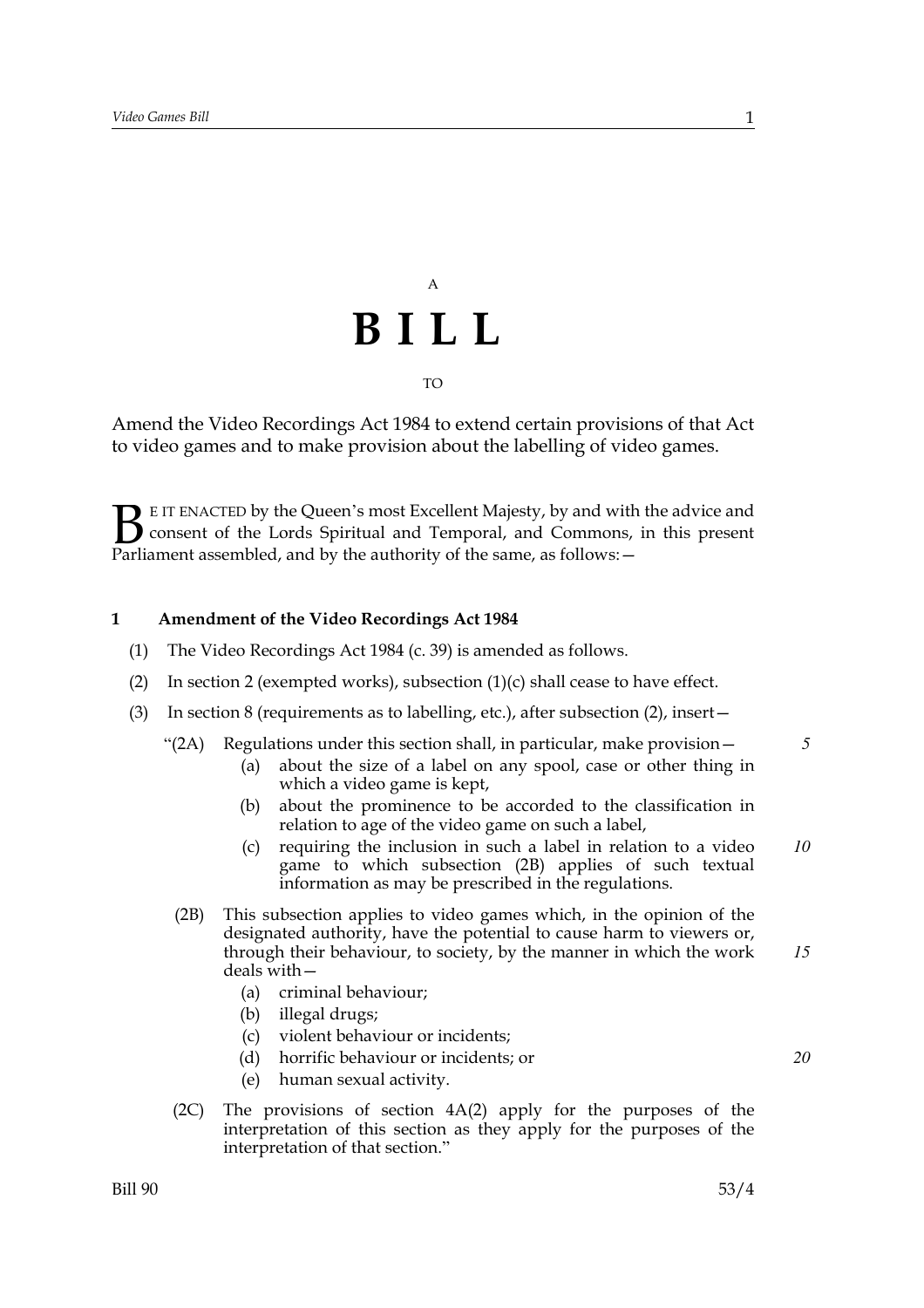(4) The Schedule (which contains repeals) has effect.

### **2 Short title and commencement**

- (1) This Act may be cited as the Video Games Act 2005.
- (2) This Act comes into force at the end of a period of two months beginning with the date on which it is passed. *5*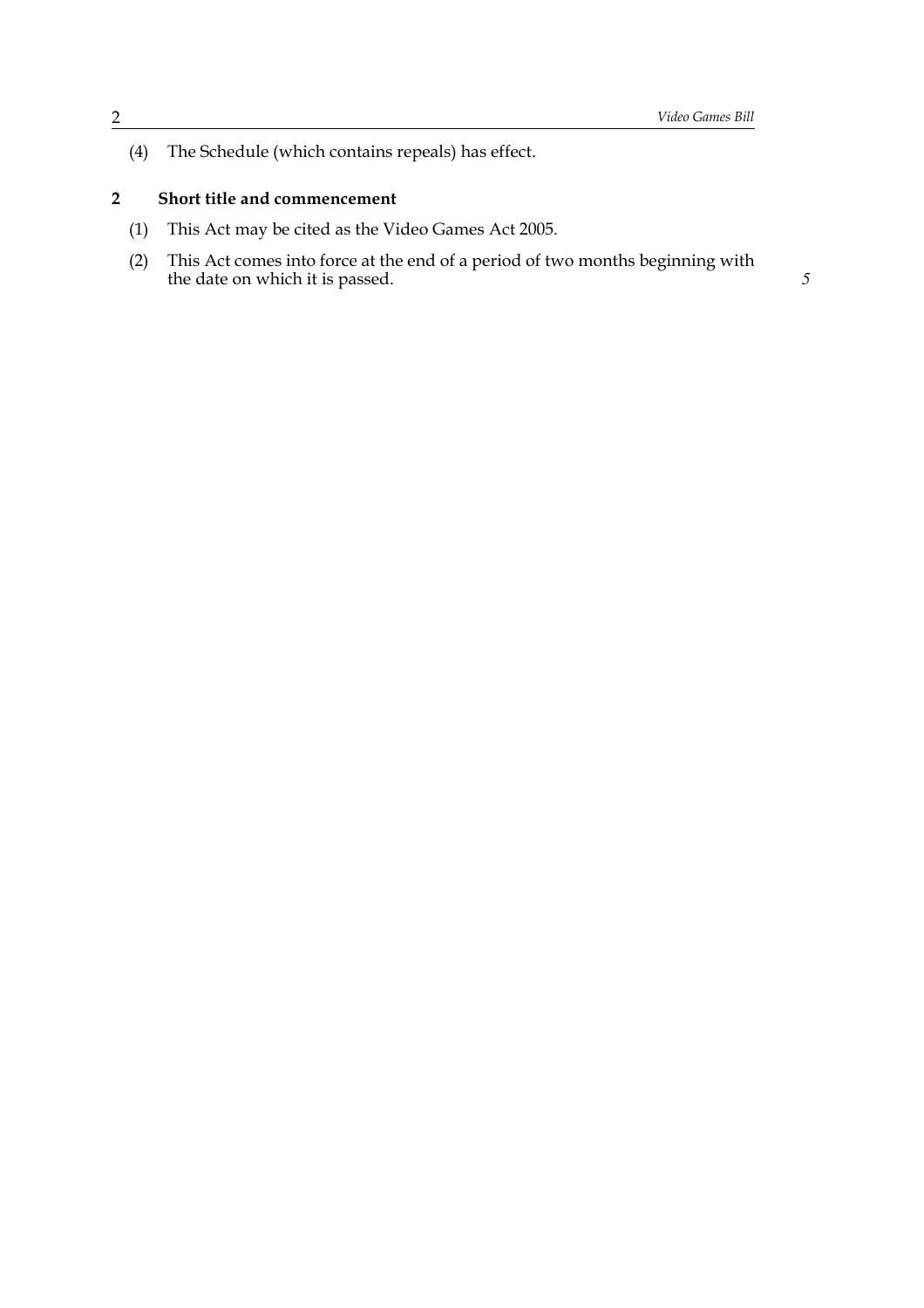### S C H E D U L E Section 1(4)

REPEALS

| Short title and chapter                                      | Extent of repeal                                                      |  |
|--------------------------------------------------------------|-----------------------------------------------------------------------|--|
| Video Recordings Act $1984$   In section $2(1)$ -<br>(c. 39) | (a) the word "or" after paragraph (b), and<br>$(b)$ paragraph $(c)$ . |  |